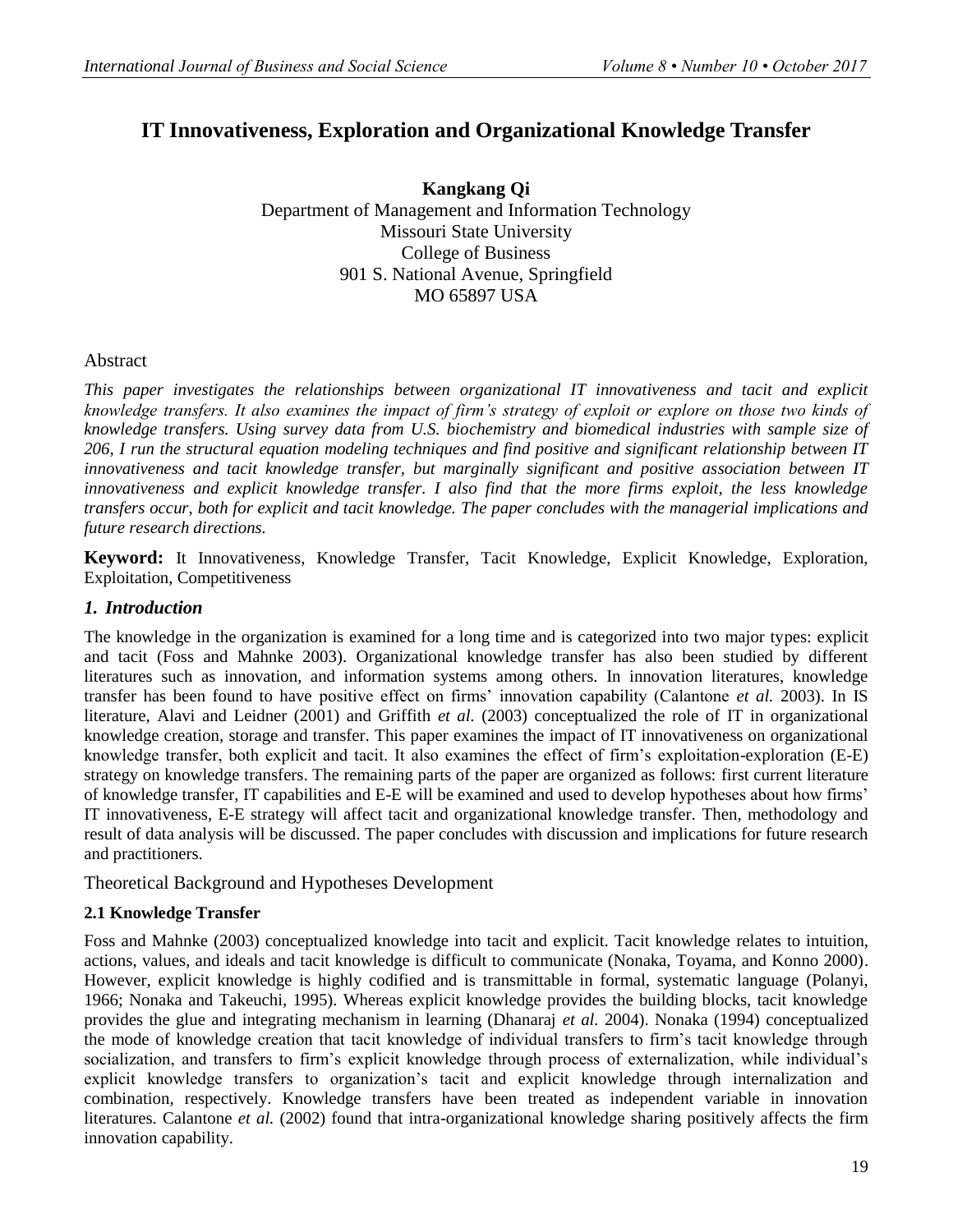Tamer *et al. (*2003) found the relationship between extent of tacit knowledge transfer and innovation capability. However, there has been little work that examines the antecedents of knowledge transfer. In this paper, it is argued that Information Technology innovativeness of the firm and the degree to which it explores versus exploits current resources or capabilities will impact the degree of knowledge transfers in the organizations, for both explicit and tacit knowledge.

# **2.2 IT and Knowledge Transfer**

In the IS literature, IT has been studied for its effect on knowledge creating and transfer. In Alavi and Leidner (2001), the role of IT is conceptualized as the tool to provide access to knowledge, to involve gathering, storing and transferring the knowledge, to provide a link among knowledge sources to create wider and deeper knowledge flows and to support the development of individual and organizational competencies. Griffith *et al.*  (2003) argues that IT can facilitate the dissemination of knowledge across the organization even for virtual teams. This paper tries to examine the IT innovativeness of a firm on its different impact on tacit knowledge and explicit knowledge transfers. For example, social networking services allows co-workers to be connected more closely, and company's intranet or knowledge base gives employees easier access to the knowledge from their peers without direct verbal communication. The role of IT in knowledge transfer may be even more salient if the knowledge is tacit or hard to be codified because when some knowledge is hard to express such as experience of doing some work, IT may help it more by using multimedia or allowing easy, fast and effective coding, storage and transfer throughout the organization (e.g. watching YouTube video may help employees better understand how to finish some work from other employees). Therefore, the more innovative a firm is in their IT, it is easier for them to facilitate the knowledge transfers, especially for tacit knowledge transfer. Knowledge workers in the workplace will find it more useful to transfer their tacit knowledge with the help of new IT tools, compared with explicit knowledge, which was not hard to transfer with traditional verbal communication or non-innovative IT before the innovations. Hence, the tacit knowledge transfers are more likely to happen when a firm has high IT innovativeness. Though explicit knowledge is also likely to happen with IT innovation, the magnitude of the impact is expected to be lower than that of tacit knowledge transfer.

**Hypothesis 1:** *IT innovativeness is positively correlated with explicit knowledge transfer* **Hypothesis 2:** *IT innovativeness is positively correlated with tacit knowledge transfer*

# **2.3 Exploitation-Exploration and Organizational Learning**

Exploitation and exploration are two strategies that many firms find hard to balance. The reason is that when a firm explores more, it has more chances to have competitive advantage among the competitors, whereas it is also more likely to fail. However, it is more secure for a company to exploit more its current resources, capabilities and know-how to generate rent, but this makes it less competitive for long run. The choice of those two strategies may change over time determined by different factors such as market competitiveness. Here I want to investigate the relationship between choice of E-E and organizational knowledge transfer. March (1991) finds that exploitation has short run effect on organizational learning, while exploration has long run effect. The underlying rationale is that if a company explores more, they need to learn more new things and more knowledge will be created, and then transferred. However, when company deploys an exploitation strategy for its current capability, in a long run, there might not be enough new knowledge to be created and transferred because everyone is following the usual routine of doing work and as time goes by, the more employees exploit current resources and capability, the less knowledge (neither explicit nor tacit) transfers will occur. Hence, I hypothesize that if a company exploits more rather than explores more, there will be less explicit and tacit knowledge transfers.

**Hypothesis 3:** *Exploitation is negatively correlated with explicit knowledge transfer* **Hypothesis 4:** *Exploitation is negatively correlated with tacit knowledge transfer*

# **2.4 Market Competitiveness**

Competitiveness is the degree to which companies in an industry compete with each other. When an industry is competitive, firms are argued to exploit more and invest less on innovative projects like non-routine IT, communications and innovative managerial practices because they want to focus on their main job and do not have extra budget and cannot afford failing them. Competitiveness is used as control variable to predict the IT innovativeness, E-E, explicit and tacit knowledge transfers.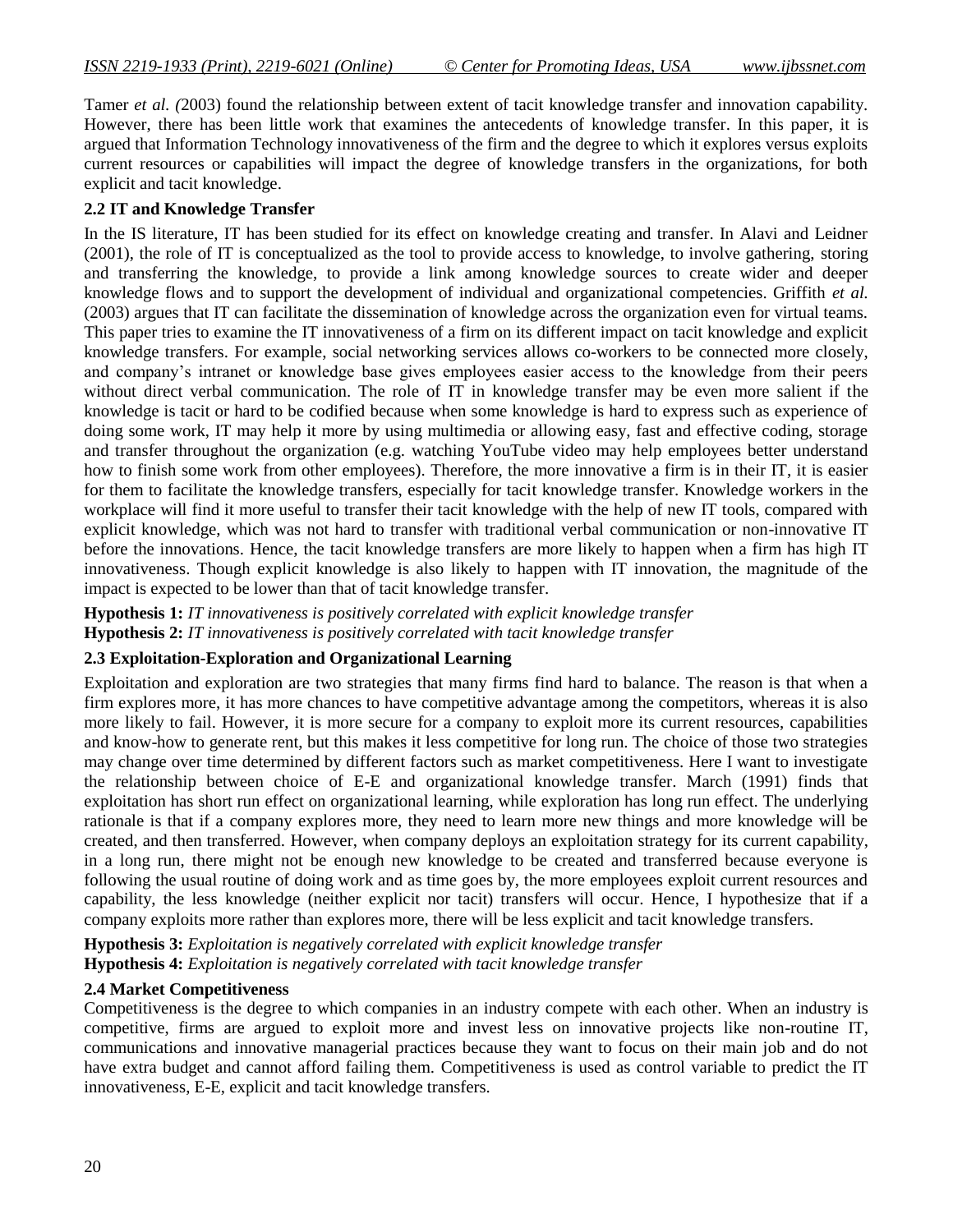# Methodology

# **3.1 Sample and Scales**

This study uses survey to collect data from firms. The sample consists 206 firms in biochemistry or biomedical industry participated in the survey about their knowledge transfers, IT innovativeness, exploitation and exploration (E-E) strategies, competiveness and environmental dynamisms, new product development performance among others. Originally E-E has four items each of which represents one aspect of the strategy: internal, supplier, alliance and acquire. Those four items are on a scale of 1 to 7, with 1 means the company does the most exploration and least exploitation, while 7 means the company does most exploitation and least exploration in one of the units. There are three items for explicit knowledge transfer and four items for tacit knowledge transfer. IT innovativeness is measured by four items, on a 7-scale measurement representing the degree to which the company has the non-routine IT innovations in functional units like communications, information systems, managerial practices and so forth.

### **3.2 Measurement Model**

This section describes the measurement model after the purification process of the constructs and items. In this study, environmental dynamisms and new product performance are not relevant thus are excluded from the model. One of the items in E-E and one in Tacit Knowledge Transfer are excluded due to poor performance in the measurement model. All assessments are conducted with the help of SPSS 15 and EQS 6. Prior to hypothesis testing, I conduct the confirmatory factor analysis (CFA) and assessed the measurement model by examining construct correlations, items reliability, factor loadings, convergent and discriminant validity. Table 1 shows the descriptive statistics and correlations between the constructs.

|                                       |             | Std. | IТ        |                          |           | Tacit    |         |
|---------------------------------------|-------------|------|-----------|--------------------------|-----------|----------|---------|
|                                       | <b>Mean</b> | Dev. | Innov.    | $E-E$                    | Ex. KN    | KN       | Compet. |
| IT Innovativeness                     | 5.05        | 0.74 | 1.00      |                          |           |          |         |
| Exploitation-Exploration              | 4.54        | 1.62 | $-0.047$  | 1.00                     |           |          |         |
| Explicit<br>Knowledge                 |             |      |           | ٠                        |           |          |         |
| Transfer                              | 4.23        | 1.42 | $0.125**$ | $0.188***$               | 1.00      |          |         |
|                                       |             |      |           | $\overline{\phantom{0}}$ |           |          |         |
| <b>Tacit Knowledge Transfer</b>       | 4.13        | 1.01 | $0.42***$ | $0.203***$               | $0.17***$ | 1.00     |         |
| Competitiveness                       | 3.14        | 1.18 | $-0.09*$  | $0.196***$               | $-0.033$  | $-0.027$ | 1.00    |
| ** $p \lt 0.05$ ,<br>0.10,<br>$*_p$ < | ***<br>p<   |      |           |                          |           |          |         |

**Table 1. Descriptive Statistics and Correlation Matrix (N = 206)**

*0.01*

Table 2 shows the measurement results with composite reliability, average extracted variance (AVE), standardized factor loading and fit statistics of measurement model. Table 3 provides the results of the discriminant validity assessments. Overall, the 15 purified and perception-based reflective items (of 18 original items) and their corresponding five latent constructs were found to be reliable and valid in the context of this research. The remainder of this section discusses the measurement testing in detail.

| <b>Construct</b>                               | $E-E$                                                     | IT Innov.     | Ex. KN.       | Tacit KN.     | Compt.        |  |  |
|------------------------------------------------|-----------------------------------------------------------|---------------|---------------|---------------|---------------|--|--|
| # of Items                                     | 3                                                         | 4             | 3             | 3             |               |  |  |
| <b>Composite Reliability</b>                   | 0.82                                                      | 0.69          | 0.76          | 0.69          | 0.89          |  |  |
| <b>Cronbach's Alpha</b>                        | 0.9                                                       | 0.75          | 0.84          | 0.77          | 0.94          |  |  |
| <b>Variance</b><br><b>Extracted</b><br>Average |                                                           |               |               |               |               |  |  |
| (AVE)                                          | 77%                                                       | 41%           | 52%           | 43%           | 80%           |  |  |
| <b>Highest Shared Variance</b>                 | 4%                                                        | 18%           | 3%            | 18%           | 4%            |  |  |
| <b>Standardized Factor Loading</b>             | $0.81 - 0.91$                                             | $0.64 - 0.75$ | $0.76 - 0.86$ | $0.60 - 0.86$ | $0.90 - 1.00$ |  |  |
| <b>Fit Statistics</b>                          | $\chi$ 2 = 287.982, d.f. = 80, CFI = 0.868, RMSEA = 0.113 |               |               |               |               |  |  |
|                                                | 90% C.I. of RMSEA (0.098, 0.126)                          |               |               |               |               |  |  |

**Table 2. Measurement Results and Fit Statistics (N = 206)**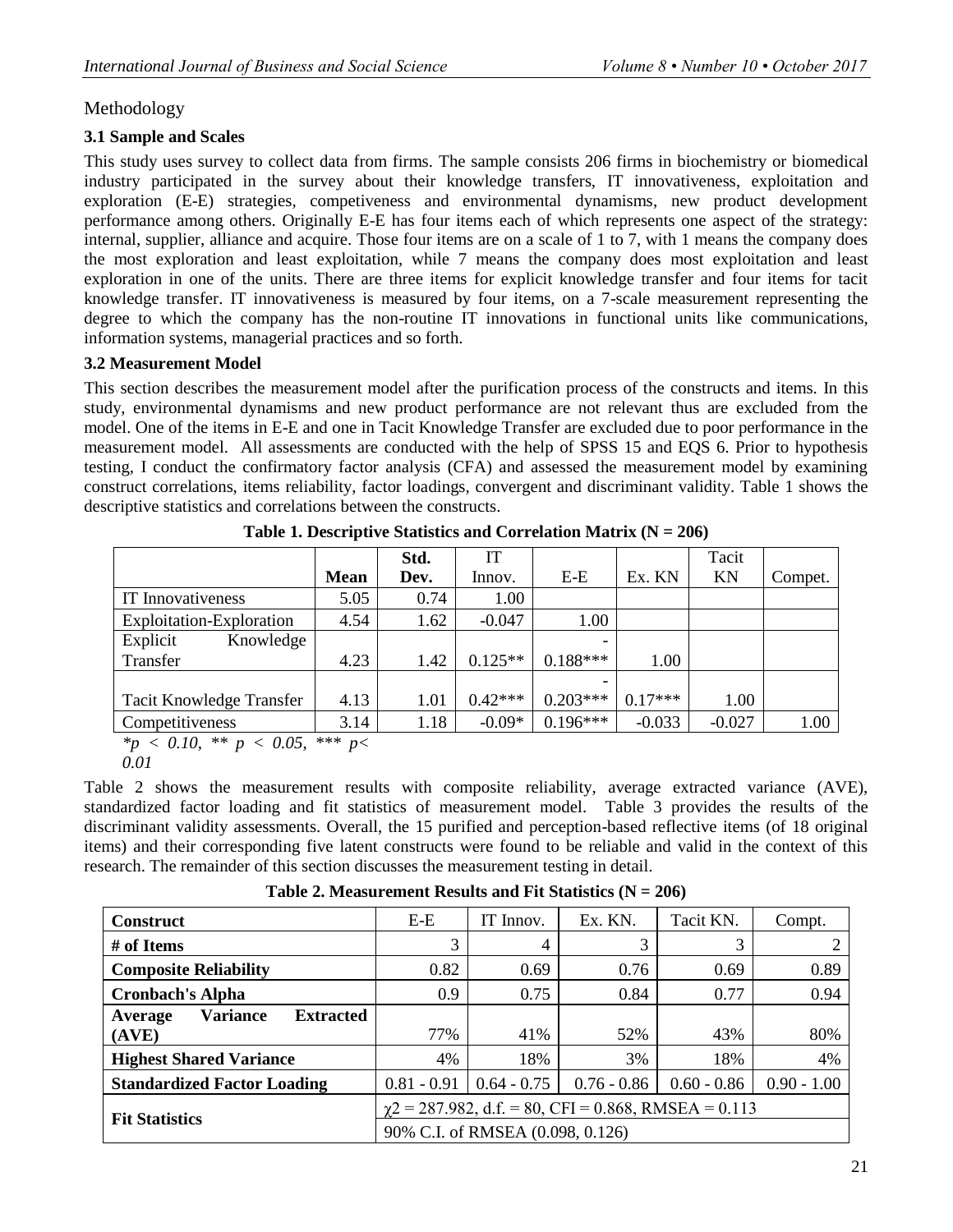| <b>Possible Pair</b> |                 | $\chi$ <sup>-</sup> fixed | $\mathcal{D}$<br>$\chi$ free | $\Delta \chi^2_{(d.f.=1)}$ | Prob.    |
|----------------------|-----------------|---------------------------|------------------------------|----------------------------|----------|
| $E-E$                | Compt.          | 47.87                     | 26.47                        | 21.40                      | p < .001 |
| $E-E$                | Ex. KN          | 85.27                     | 18.72                        | 66.55                      | p < .001 |
| $E-E$                | <b>Tacit KN</b> | 115.31                    | 26.16                        | 89.15                      | p < .001 |
| $E-E$                | IT Innov.       | 118.32                    | 42.01                        | 76.31                      | p < .001 |
| Compt.               | Org. KN         | 59.53                     | 16.44                        | 43.09                      | p < .001 |
| Compt.               | <b>Tacit KN</b> | 81.76                     | 6.36                         | 75.40                      | p < .001 |
| Compt.               | IT Innov.       | 149.88                    | 50.87                        | 99.01                      | p < .001 |
| Ex. KN               | Tacit KN        | 75.42                     | 42.14                        | 33.28                      | p < .001 |
| Ex. KN               | IT Innov.       | 100.82                    | 52.69                        | 48.13                      | p < .001 |
| <b>Tacit KN</b>      | IT Innov.       | 84.12                     | 43.99                        | 40.13                      | p < .001 |
|                      |                 |                           |                              |                            |          |

**Table 3. Discriminant Validity Assessment: Pairwise CFAs**

**Table 4. Structure Model and Path Coefficients (N = 206)**

| Relationship                   | <b>Unstd. Coeff.</b>                               | Std. Coeff. | $\mathbf{R}^2$ | <b>Hypothesis Supported?</b> |  |  |
|--------------------------------|----------------------------------------------------|-------------|----------------|------------------------------|--|--|
| IT Innov. -> Tacit             |                                                    |             |                |                              |  |  |
| KN                             | $0.513(0.104)$ ***                                 | 0.624       |                | Supported                    |  |  |
| $E-E \rightarrow Tacit KN$     | $-0.123(0.035)$ ***                                | $-0.289$    | 47.40%         | Supported                    |  |  |
| Compt. -> Tacit KN             | $0.088(0.035)$ **                                  | 0.191       |                | N.A.                         |  |  |
| IT Innov. -> Ex. KN            | $0.282(0.161)^*$                                   | 0.153       |                | <b>Marginally Supported</b>  |  |  |
| $E-E \rightarrow Ex. KN$       | $-0.212(0.077)$ ***                                | $-0.221$    | 7.20%          | Supported                    |  |  |
| Compt. ->Ex. KN                | 0.061(0.079)                                       | 0.059       |                | N.A.                         |  |  |
| Compt. $\rightarrow$ IT Innov. | $-0.092(0.046)$ **                                 | $-0.164$    | 2.70%          | N.A.                         |  |  |
| Compt. $\text{-} > E-E$        | $0.181(0.083)$ ***                                 | 0.167       | 3.10%          | N.A.                         |  |  |
| <b>Fit Statistics</b>          | $\chi$ 2 = 236.288, d.f. = 78, CFI = 0.900         |             |                |                              |  |  |
|                                | RMSEA = $0.099$ , 90% C.I. of RMSEA (0.085, 0.114) |             |                |                              |  |  |

*\* p < 0.10, \*\* p < 0.05, \*\*\* p < 0.01, standard* 

*error in parentheses*

The descriptive statistics show that the average IT innovativeness in the sample is 5.05 with standard deviation of 0.74, and the Exploitation-Exploration, organizational knowledge transfer and tacit knowledge transfer are averaged at 4.54, 4.23 and 4.13, respectively. The average competitiveness in the sample is 3.14. Pearson's correlations between all the constructs are tested, and the results show that IT innovativeness is positively correlated with explicit ( $p < 0.05$ , one tailed) and tacit knowledge transfer ( $p < 0.01$ , one tailed); as well IT innovativeness is negatively correlated with competitiveness ( $p < 0.10$ , one tailed). Exploitation-Exploration is negatively correlated with explicit (*p < 0.01*, one tailed) and tacit knowledge transfer (*p < 0.01*, one tailed) and positively correlated with competitiveness (*p < 0.01*, one tailed). Finally, both types of knowledge transfer are positively correlated (*p < 0.01*, one tailed).

Items reliability, factor loading, and average extracted variance are assessed. After purification, Exploitation-Exploration has three items, with *Cronbach*'s Alpha of 90%; IT innovativeness has four items, with Alpha of 75%; Explicit Knowledge Transfer has three items, with Alpha of 84%; Tacit Knowledge Transfer has three items, with Alpha of 77% and Competitiveness has 2 items with Alpha of 94%. The number of items is consistent with the rule of thumb "Two might be fine, three is better, four is best, and anything more is gravy" (Kenny, 1979), and reliabilities are also in an acceptable range. I further test the composite reliability according to Fornell and Larcker (1981). The composite reliability of each construct ranges from 0.69 to 0.89. I also test the average variance extracted (AVE) according to Fornell and Larcker (1981) and AVE for all five constructs ranges from 41% to 80%. The standardized factor loading for all constructs ranges from 0.60 to 1.00. The rule of thumb of the factor loading is 0.707, however generally 0.5 is accepted, therefore the loadings are valid in this study.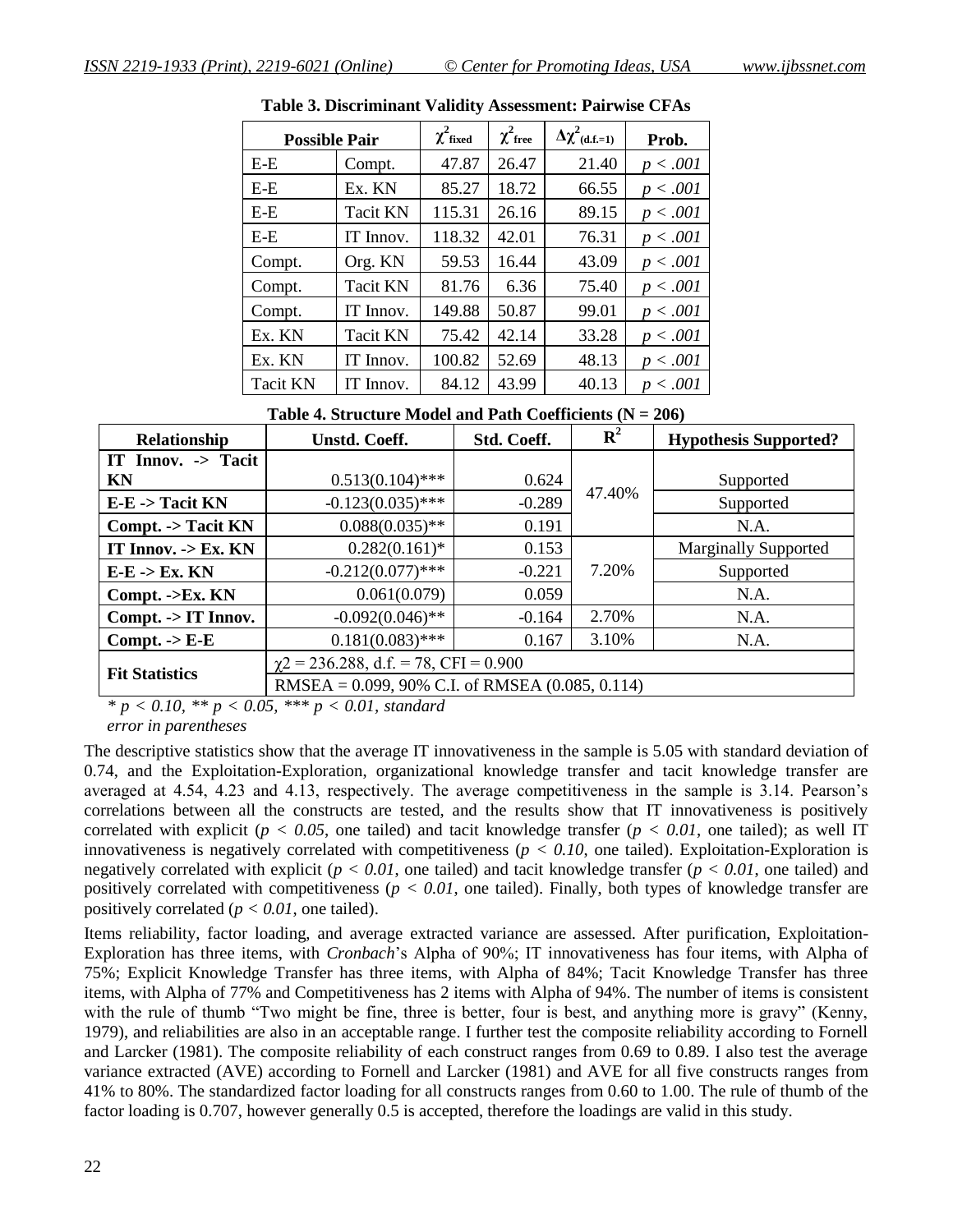Chi-Squared of the CFA is 287.982 with degree of freedom of 80, and CFI is 0.868, RMSEA is 0.113 and its 90% confidence interval is 0.098 to 0.126. Discriminant validity is assessed by two methods. First, I calculated the shared variance between each possible pair of constructs and verified that it was lower than the variances extracted for the involved constructs (Fornell and Larcker, 1981). Because factor loading and error variance were standardized, shared variance was equal to the squared correlation between the two constructs. The highest shared variance is between IT capability and Tacit Knowledge Transfer, they share 18% of the variance, but it is still lower than the AVE of both constructs. Thus, this test indicates the supports to the discriminant validity of the study. The second test I use is to compare all possible pairs of constructs by Anderson (1987) and Bagozzi and Phillips (1982). For each possible pair of constructs, I run the CFA and constraint the covariance to be 1 and then free the constraint. All  $\chi^2$  are lower in the model with free covariance than the one with covariance of unity. I compare the difference of the  $\chi^2$  for both models and found all the differences are significant. This indicates that the model with free covariance performs better than the model with fixed covariance. Hence, it indicates that all pairs of constructs are significantly different, or they are discriminant.

#### **Figure 1. Model Diagram**



### *2. Results*

As stated in the hypotheses development section, Tacit Knowledge Transfer and Explicit Knowledge Transfer are hypothesized to be positively correlated with IT Innovativeness and negatively correlated with Exploitation. Competitiveness is used as a control variable for the dependent variable and is expected to be negatively correlated with both knowledge transfers. Competitiveness is also expected to be correlated with IT Innovativeness negatively and with Exploitation positively. Hence the model tests (1) the main effect of IT Innovativeness and E-E on two types of knowledge transfers, and (2) the mediating effects of IT capability and E-E of the relationships between competitiveness and knowledge transfers. Even the Tacit Knowledge Transfer and Explicit Knowledge Transfer are different in the type of knowledge transferred to the company; they may be caused by some common factor because the necessary condition for knowledge transfer could be the same. I covary the error terms of those two latent factors construct to account for unexplained common cause of both knowledge transfers.

Using EQS 6, I tested all above hypothesized paths and found following results. Positive association is found between IT Innovativeness and Tacit Knowledge Transfer (b = 0.513, β = 0.624, *p < 0.01*); negative association is found between E-E and Tacit Knowledge Transfer (b = -0.123, β = 0.035, *p < 0.05*); positive association is found between Competitiveness and Tacit Knowledge Transfer (b = -0.123, β = 0.035, *p* < 0.05). Those three constructs explain 48% of the variances of Tacit Knowledge Transfer. Marginally positive association is found between IT Innovativeness and Explicit Knowledge Transfer (b = 0.282, β = 0.153, *p* < 0.10); negative association is found between E-E and Explicit Knowledge Transfer ( $b = -0.212$ ,  $\beta = -0.221$ ,  $p < 0.01$ ); non-significant association is found between Competitiveness and Explicit Knowledge Transfer (b = 0.061, β = 0.059, *p > 0.10*). Those three constructs explain 7.2% of the variances of Explicit Knowledge Transfer. Negative association is found between Competitiveness and IT ( $b = -0.092$ ,  $\beta = -0.164$ ,  $p < 0.05$ ); positive association is found between Competitiveness and E-E ( $b = 0.181$ ,  $\beta = 0.167$ ,  $p < 0.01$ ).